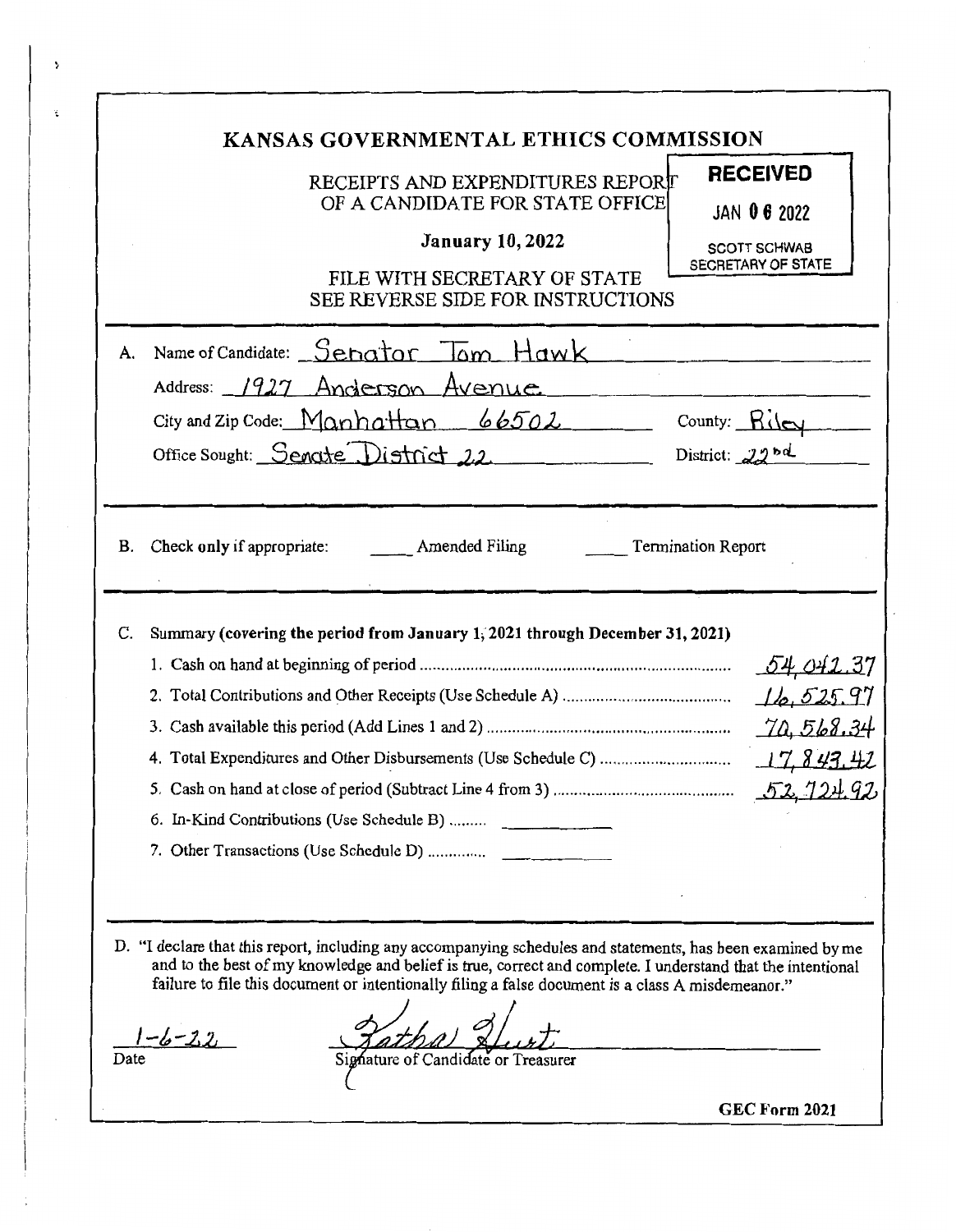$\mathbf{r}$ 

Senator Tom Hawk

 $\ldots$ 

|                           | <b>Name and Address</b>                                                                       | Occupation of<br><b>Individual Glving More</b> | Check<br><b>Appropriate Box</b> |              |      | Amount of<br>Cash, Check, |                          |
|---------------------------|-----------------------------------------------------------------------------------------------|------------------------------------------------|---------------------------------|--------------|------|---------------------------|--------------------------|
| Date                      | of Contributor                                                                                | <b>Than \$150</b>                              | Cash                            | <b>Check</b> | Loan | <u>E funds</u><br>Other   | Loan or Other<br>Receipt |
| $\frac{8}{7}$             | Margo Kren<br>2912 Tatorrox Dr.<br><u> Manhattan, KS 66502</u>                                | Refired KSU<br>professor/artist                |                                 | V            |      |                           | 300.00                   |
| $\frac{8}{7}$             | Kobert L. Simpson Trust<br>1920 Poyntz Ave.<br>Manhattan KS 66502                             | pharmaceutical                                 |                                 | $\sqrt{}$    |      |                           | 350.00                   |
| $\frac{7}{2}$             | Donalde dan Wissman<br>1419 Sharingbrook Dr.<br><u>Manhattan KS 66603</u>                     | Retired KSU<br>professors                      |                                 | $\checkmark$ |      |                           | 150.00                   |
| $\frac{7}{18}$            | Clegg & Biles Management<br>4100 McDowell Greek Rd.<br>Manhattan KS 66502                     | Business<br><b>Consultants</b>                 |                                 | V            |      |                           | 500.00                   |
| $\frac{7}{12}$            | Daniel M. Bird<br>2045 Grant Ridge Ct.<br>Manhatton KS 66503                                  | Retired former<br>rancher                      |                                 | ✓            |      |                           | 1,000.00                 |
| $\mathcal{J}_{\prime o}'$ | Larry Erickson<br>408 Wickham Rd.<br>Manhattan KS 66502                                       | K5U professor                                  |                                 |              |      |                           | 200.00                   |
| $\frac{7}{16}$            | H. Philip Howe<br>1718 Thomas Circle<br><u>Manhattan KS 66502</u>                             | banker                                         |                                 | ν            |      |                           | 500.00                   |
| $\frac{7}{12}$            | Jarold & Barbara Boettcher<br>1205 Stacy Lane/P.O.Bax279<br>Manhattan KS 66505                | Retired/pest<br>control company                |                                 | $\checkmark$ |      |                           | 500.00                   |
| $\frac{8}{3}$             | Ks. Electric Power Coop, Inc.<br>Po Box 4877<br>Topera KS 66604                               |                                                |                                 | $\checkmark$ |      |                           | 100.00                   |
| 7/<br>717                 | Ks. Hospital Association<br>$215$ S.E. $8$ th Ave.<br>Topeka KS 66603                         | PAC<br>medical                                 |                                 | ν            |      |                           | 250.00                   |
| $\frac{8}{13}$            | Daniel : Katherine Swenson<br>7070 Chinkapin Circle<br>Manha <del>il</del> an K5 <i>66502</i> | KSU professor/<br>Consultant                   |                                 | V            |      |                           | 500,00                   |
|                           | <b>Subtotal This Page</b>                                                                     | <b>CONTRACTOR</b>                              |                                 |              |      |                           | $\mu_{1,350,00}$         |

Page  $\frac{1}{1}$  of  $\frac{9}{1}$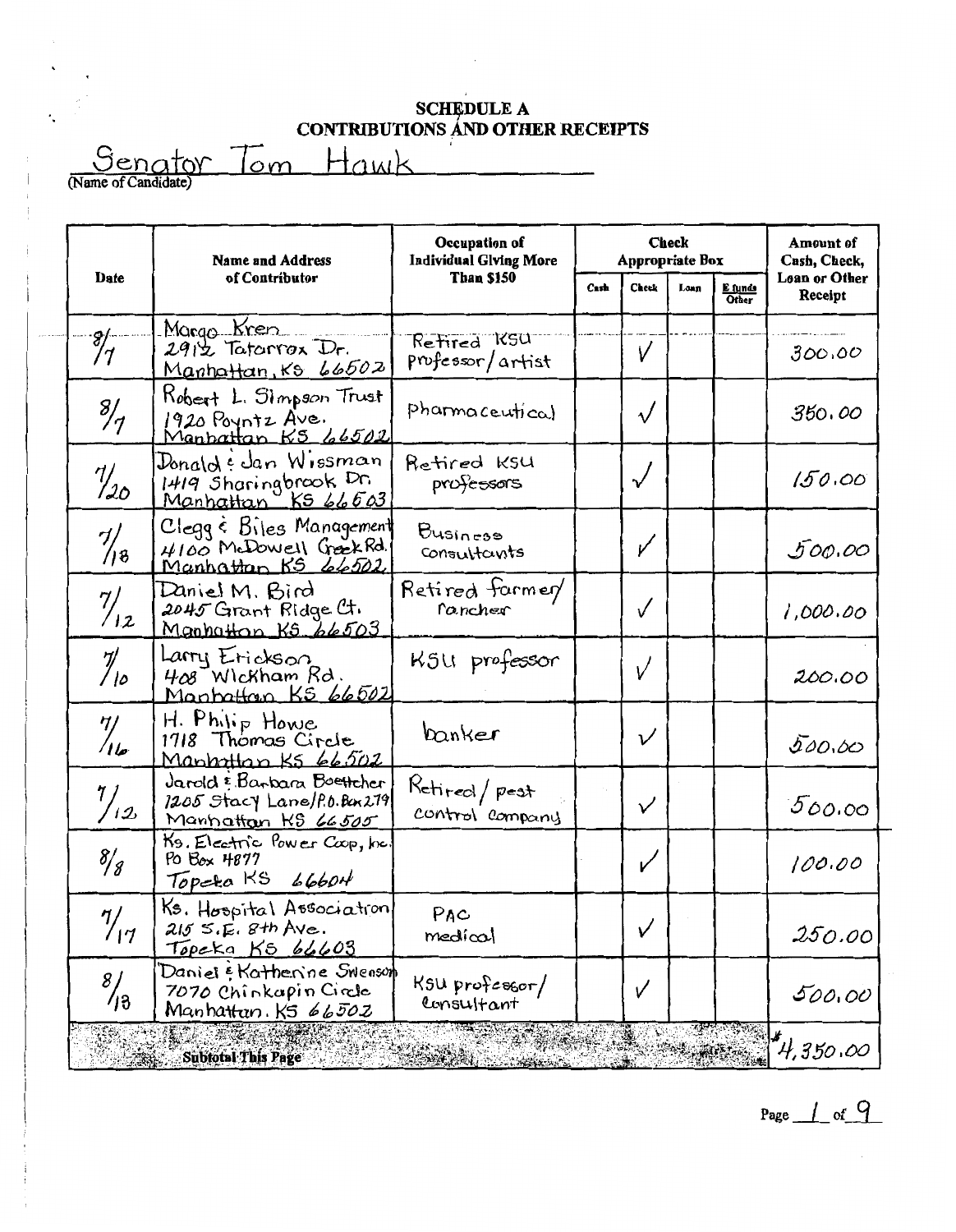Senator Tom Howk

 $\ldots$ 

|                       | <b>Name and Address</b>                                                                       | Occupation of<br><b>Individual Giving More</b>       |      | <b>Check</b><br><b>Appropriate Box</b> |      |                  | Amount of<br>Cash, Check,       |
|-----------------------|-----------------------------------------------------------------------------------------------|------------------------------------------------------|------|----------------------------------------|------|------------------|---------------------------------|
| Date                  | of Contributor<br>Than \$150                                                                  |                                                      | Cash | Check                                  | Loan | E funds<br>Other | <b>Loan or Other</b><br>Receipt |
| $\frac{10}{2}$        | Local #124 1.E.B.M.<br>301 E. 109 rd Street Terrace<br>Kansas City MO 64114                   | PAC<br>Electrical Workers                            |      | ✓                                      |      |                  | 1,000.00                        |
| $\frac{8}{31}$        | One Gas, Inc.<br>$15E$ $5H$ street<br>T <sub>w</sub> 19a OK 74103                             | PAC<br>Ks. Cas Service                               |      | ✓                                      |      |                  | 250,000                         |
| $\frac{g}{2}q$        | Lumen Technologies Service<br>P.O.Box 4065<br>Monroe LA $7/211$                               | Communication<br>Services<br>(Formerly Century Link) |      | $\sqrt{}$                              |      |                  | 350.00                          |
| 1/<br>/24             | ATOT Services, Inc.<br>$2205E$ 6th Avenue<br>Topeka KS 66603                                  | Communication<br>Beruices                            |      | ✓                                      |      |                  | 250.00                          |
| $\frac{10}{16}$       | Blue Closs/Blue Shield of Ks.<br>1133 SW Topeka Blvd.<br>Topeka $K5$ 66629                    | Health Care                                          |      | V                                      |      |                  | 500,00                          |
| $\frac{10}{31}$       | Hollywood Casino at Kansas<br>Speedway<br>777 Hollywood Casing Blvd.<br>Kansas City KS 66 III | gaming                                               |      |                                        |      |                  | 500.00                          |
| $\frac{1}{16}$        | AT: T Services, Inc.<br>220 SE 6th Avenue<br>Topeka, K5 66603                                 | Communication<br>Senices                             |      | $\sqrt{ }$                             |      |                  | 250.00                          |
| $\frac{10}{16}$       | HCA Kansas Good Government<br>One Park Plaza, Blag í<br>Nashville, TN 37203                   | Health Care<br><del>J</del> erviceo                  |      | ✓                                      |      |                  | 500.00                          |
| $\frac{10}{10}$       | Konsos Rural Independent<br>Telecoms<br>PO Box 4799<br>Topeka KS 66604                        | PAC                                                  |      | $\overline{\nu}$                       |      |                  | 1,000.00                        |
| O <br>10              | POM of Kansas<br>3870 Peachtree Industrial<br>$D$ Blvd. Ste. 340-308                          | corporate dato-<br>base Company                      |      |                                        |      |                  | 1,000,00                        |
| $\mathfrak{m}$<br>/12 | Kangas Automobile Dealers<br>731 South Kansas Ave.<br>Tupeka KS<br>66603                      | PAC<br>Car business                                  |      | $\checkmark$                           |      |                  | 250.00                          |
| di più                | & Subtotal This Page                                                                          | $\sqrt{6.2}$                                         |      |                                        |      |                  | 5,850,00                        |

Page  $2$  of  $9$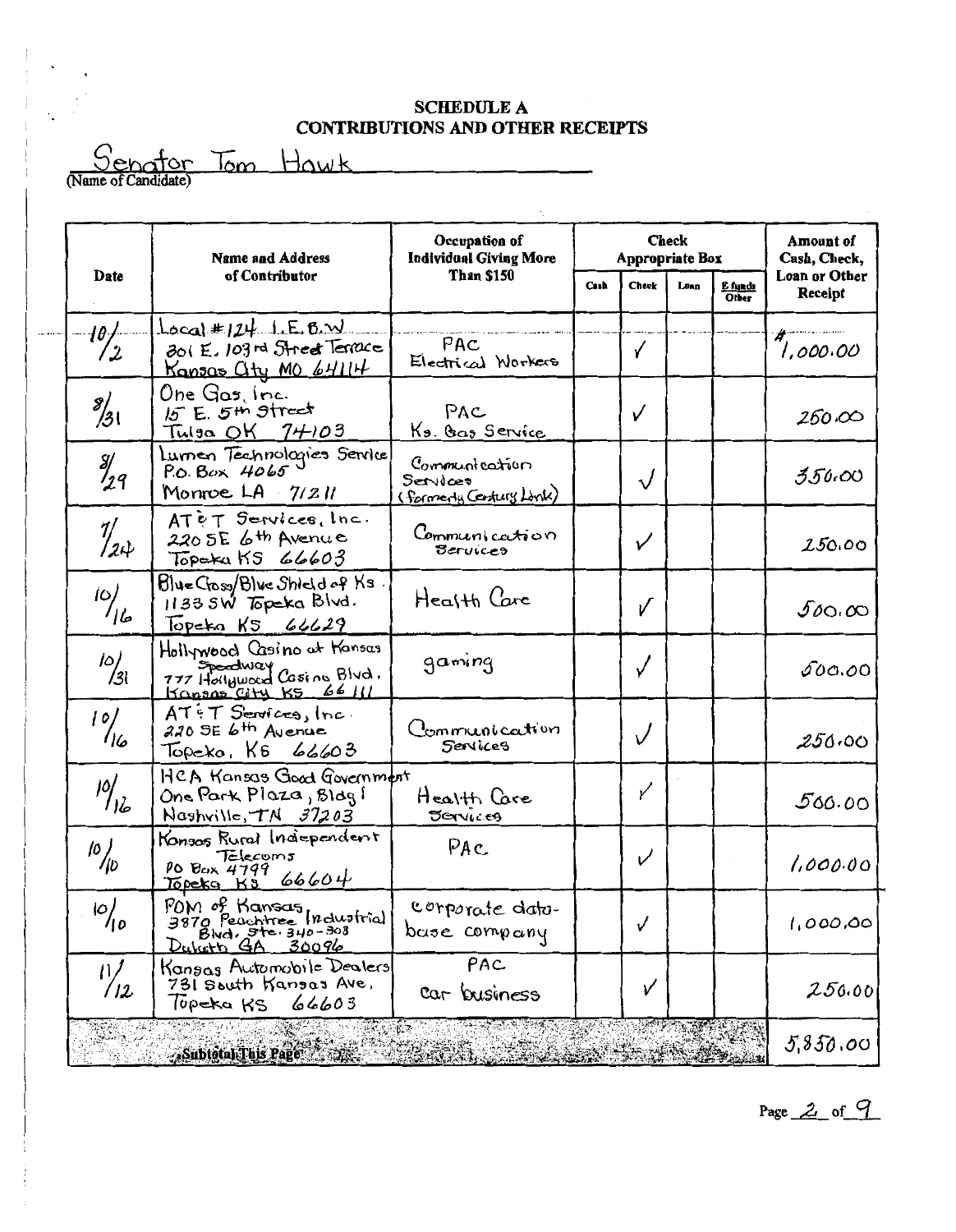<u>Senator</u> Tom Hawk

Ä,

|                    | <b>Name and Address</b>                                                                                    | <b>Check</b><br>Occupation of<br><b>Individual Giving More</b><br><b>Appropriate Box</b> |      |              | Amount of<br>Cash, Check, |                  |                          |
|--------------------|------------------------------------------------------------------------------------------------------------|------------------------------------------------------------------------------------------|------|--------------|---------------------------|------------------|--------------------------|
| Date               | of Contributor                                                                                             | <b>Than \$150</b>                                                                        | Cash | <b>Check</b> | Loan                      | E funds<br>Other | Loan or Other<br>Receipt |
| $\frac{10}{24}$    | Atmos Energy Corporation<br>5430 LBS Freeway, Ste 160<br>Dollas FX 75240                                   | PAC<br>Natural gas dis-<br>tributor                                                      |      | $\checkmark$ |                           |                  | 250.00                   |
| $\frac{8}{1}$      | T. Mobile USA, Inc.<br>12920 SE 38th Street<br>Bellyne WA 98006                                            | Communications                                                                           |      | ✓            |                           |                  | 500,00                   |
| $\frac{11}{19}$    | CV9 Health<br>1CVS Drive MC287<br>Woonsocket RI<br>OL895                                                   | pharmaceuticals                                                                          |      | V            |                           |                  | 500.00                   |
| $\frac{11}{4}$     | Kansas Contractors Assn.<br>800 Jackson St. # 100<br>Topeka KS 66612                                       | PAC                                                                                      |      | ✓            |                           |                  | 500.00                   |
| $\frac{12}{4}$     | Cerner Corporation<br>2800 Rock Creek Pkwy.<br>North Kangas City Mo 64117                                  | health core                                                                              |      | $\checkmark$ |                           |                  | 250.00                   |
| $\frac{1}{2}$      | Ks , Committoe for Rural<br>Electrification<br>P0 Box 790<br>Mead $15864$                                  | <b>DAC</b><br>utilities                                                                  |      | $\checkmark$ |                           |                  | 250.00                   |
| $\frac{1}{3}$      | PAC of Ks. Ophthalmologists<br>10 W. Phillip Rd, Ste. 120<br>$V$ ernon Hills, IL 60061                     | PAC<br>Eye physicians <sup>e</sup> .<br>surgeons                                         |      | $\checkmark$ |                           |                  | 250,00                   |
| $\frac{10}{31}$    | LKQ Corporation<br>Gov. Affairs Dent.<br><i>(ep</i> M street se, ste 750<br><u> Washington, D.C. 20003</u> | Specially parts<br>for repairing accessors<br>laing automobiles                          |      | $\checkmark$ |                           |                  | 250.00                   |
| 10/3               | ITC Great Plains LLC<br>27175 Energy Way<br>Novi MI<br>48377                                               | Holdings Company                                                                         |      | $\sqrt{ }$   |                           |                  | 250.00                   |
| $ 2\rangle$<br>1/3 | Kansas Livestock Asooc.<br>$603356637^{th}$ street<br><u>Topeka KS</u><br>66614                            | JA9<br>agnauture                                                                         |      | $\checkmark$ |                           |                  | 250.00                   |
| $\frac{12}{17}$    | $Bcs$ Design, Inc.<br>19930 W. 161st St.<br>Olathe KS 66062                                                | gaming                                                                                   |      | ν            |                           |                  | 500.00                   |
|                    | Subtotal This Page                                                                                         |                                                                                          |      |              |                           |                  | 3,750.00                 |

Page  $\frac{3}{\circ}$  of  $\frac{9}{\circ}$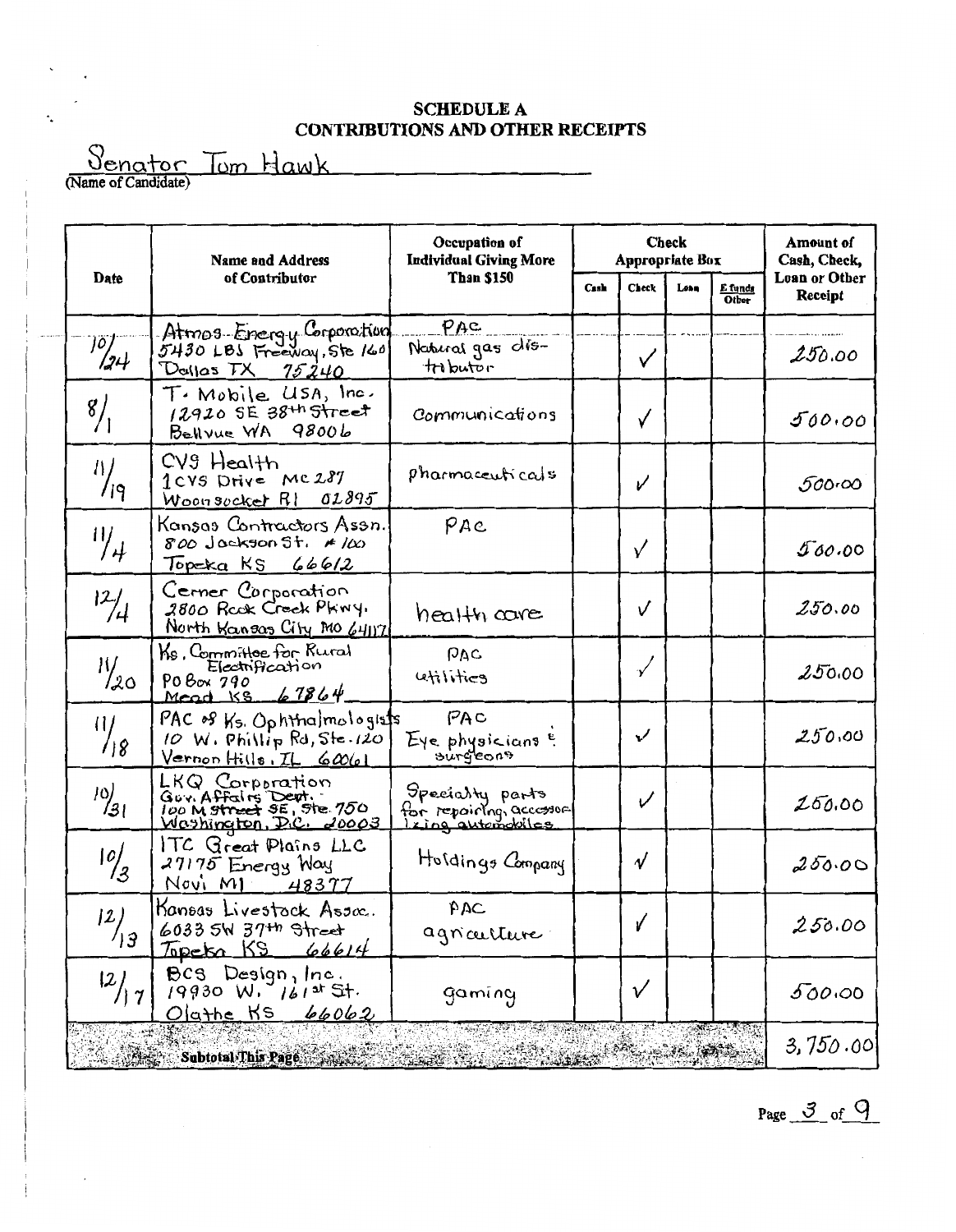Senator Tom Hawk

|                    | <b>Name and Address</b>                                                                 | Occupation of<br><b>Individual Giving More</b> |      | Check<br>Appropriate Box |      | Amount of<br>Cash, Check, |                          |
|--------------------|-----------------------------------------------------------------------------------------|------------------------------------------------|------|--------------------------|------|---------------------------|--------------------------|
| Date               | of Contributor                                                                          | Than \$150                                     | Cash | Check                    | Loan | E funds<br>Other          | Loan or Other<br>Receipt |
| $\frac{8}{5}$      | Kansas Cable PAC<br>900 S. Kansas Ave. #300<br><u>Topeka KS 66612</u>                   | PAC<br>Communications                          |      | $\checkmark$             |      |                           | 250.00                   |
| $\frac{7}{3}$      | Comcast<br>1701 JFK Blvd.<br>Priactobla PA 19103                                        | Caple Communica-<br>enort                      |      | V                        |      |                           | 250.00                   |
| $\frac{8}{27}$     | KHCA PAC<br>1100 SW Gage Blvd.<br>Topeka K9 66604                                       | PAC<br>long-term health<br>Care                |      | $\checkmark$             |      |                           | 300,00                   |
| 9)<br>             | Midwest Health, Inc.<br>3024 5W Wanamaker Rd.<br>Topeka KS 66614                        | assisted living<br>long-ferm health<br>care    |      | $\checkmark$             |      |                           | 300.00                   |
| $\frac{7}{31}$     | Microsoft Corporation<br>3720 159th Ave., NE, Bldg 34 technology<br>Redmond WA 98052    | PAC                                            |      | $\checkmark$             |      |                           | 250.00                   |
| $\frac{g}{\log g}$ | Cox Communications<br>901 S. George Washington Blud.<br>Wichita KS 6721                 | communications                                 |      | ✓                        |      |                           | 250.00                   |
| $\frac{10}{3}$     | Stray Dog PAC of Kansas<br>11460 Tomahawk Creek Pray. Pet animal<br>Leaword $KS$ 662.11 | PAC<br>Care                                    |      | $\checkmark$             |      |                           | 200,00                   |
| $\frac{12}{18}$    | APAC-Kansas Inc.<br>P.D. Box 1605<br>Hutchinson KS 67504                                | animal<br>humane<br>organization               |      | $\checkmark$             |      |                           | 250.00                   |
| $\frac{12}{24}$    | LRICo Services LLC<br>$2416$ E. $3775$ St., N<br>Wichita KS 67219                       | Investment hulding<br>Company                  |      | ν                        |      |                           | 250.00                   |
|                    |                                                                                         |                                                |      |                          |      |                           |                          |
|                    | <b>Subtotal This Page</b>                                                               |                                                |      |                          |      |                           | 2300.00                  |

Page  $4$  of  $9$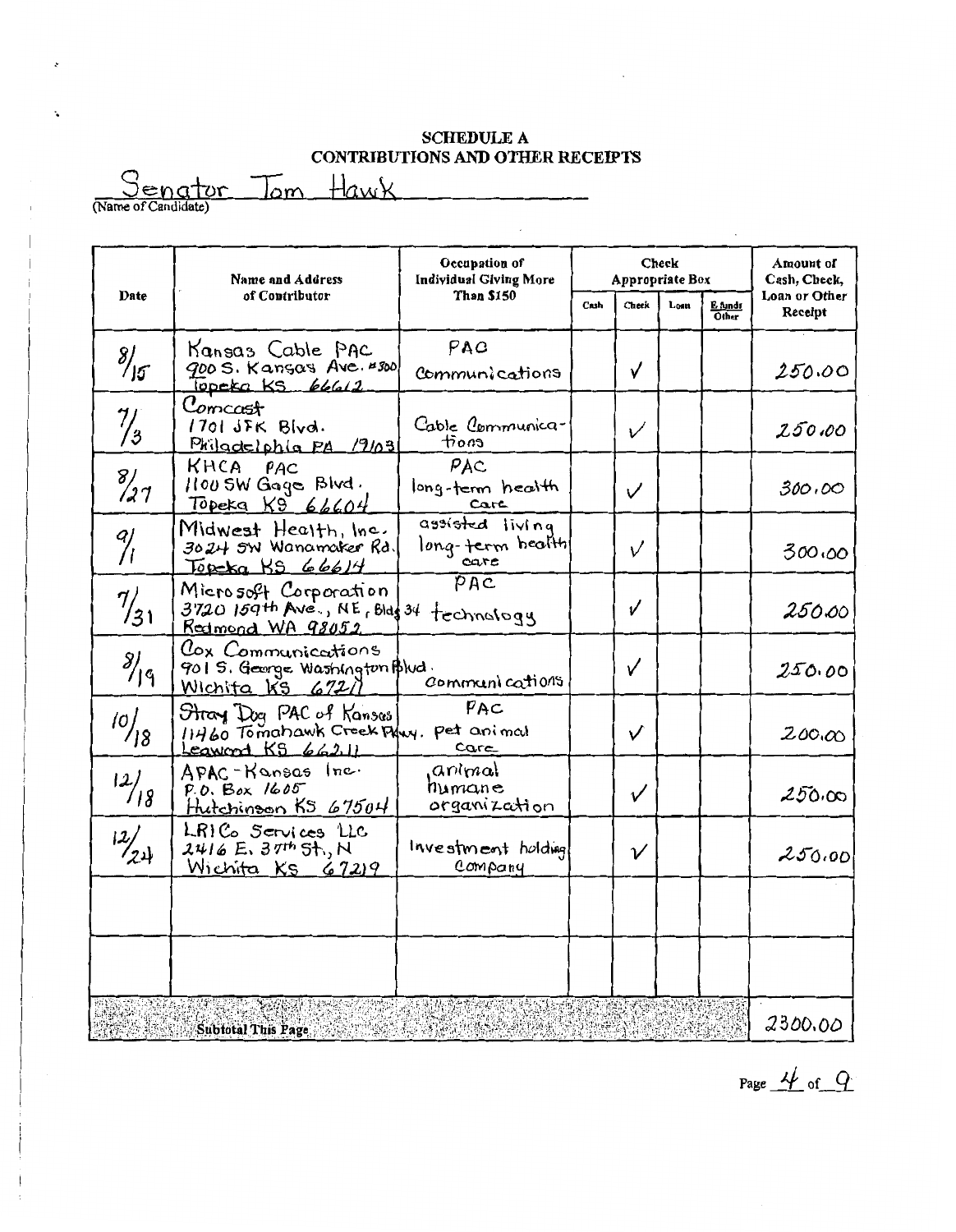| Jenator             | lom | , Hawk |  |
|---------------------|-----|--------|--|
| (Name of Candidate) |     |        |  |

 $\ddot{\phantom{a}}$ 

|      | Name and Address            | Occupation of<br>Individual Giving More | Check<br>Appropriate Box               |       |      |                                                  | Amount of<br>Cash, Check, |
|------|-----------------------------|-----------------------------------------|----------------------------------------|-------|------|--------------------------------------------------|---------------------------|
| Date | of Contributor              | <b>Than \$150</b>                       | Cash                                   | Check | Loan | $rac{\text{E} \cdot \text{funds}}{\text{Other}}$ | Loan or Other<br>Receipt  |
|      |                             |                                         |                                        |       |      |                                                  |                           |
|      |                             |                                         |                                        |       |      |                                                  |                           |
|      |                             |                                         |                                        |       |      |                                                  |                           |
|      |                             |                                         |                                        |       |      |                                                  |                           |
|      |                             |                                         |                                        |       |      |                                                  |                           |
|      |                             |                                         |                                        |       |      |                                                  |                           |
|      |                             |                                         |                                        |       |      |                                                  |                           |
|      |                             |                                         |                                        |       |      |                                                  |                           |
| ۰.,  | Subtotal This Page<br>°∴a k |                                         | $\mathbb{E}[\mathcal{G}(\mathcal{S})]$ |       |      |                                                  |                           |

# Complete if last page of Schedule A

| Total Itemized Receipts for Period                | 16.250.00 |
|---------------------------------------------------|-----------|
| Total Unitemized Contributions (\$50 or less)     |           |
| Sale of Political Materials (Uniternized)         |           |
| Total Contributions When Contributor Not Known    | 250.00    |
| TOTAL RECEIPTS THIS PERIOD (to line 2 of Summary) |           |

Page  $5$  of  $9$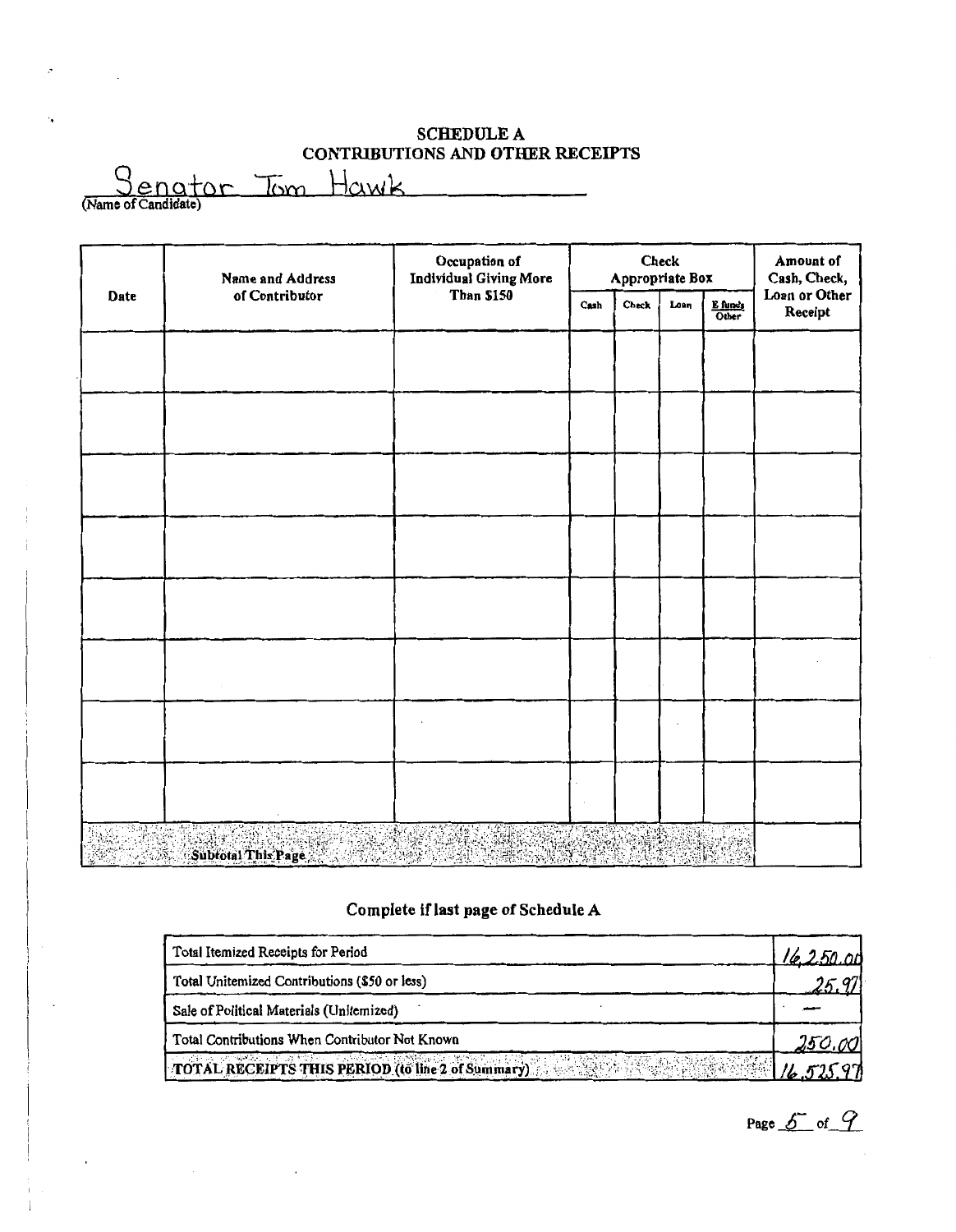**SCHEDULE C EXPENDITURES AND OTHER DISBURSEMENTS** 

Genator Tom Hawk

| Date            | Name and Address                                                                     | <b>Purpose of Expenditure</b><br>or Disbursement                                                      | Amount    |
|-----------------|--------------------------------------------------------------------------------------|-------------------------------------------------------------------------------------------------------|-----------|
| ₩               | Inter Kan, Net, Inc.<br>200 South wind Place, Ste. 101<br><u>Manhattan Ks 66503</u>  | Internet website<br>upgrade                                                                           | 60.00     |
| 1/<br>/9        | Inter Kan. Net, Inc.<br>200 South Wind Place, Stel01<br>Manhattan KS 66503           | E-mail hosting account                                                                                | 60.00     |
| $\frac{1}{q}$   | Clay Center Dispatch<br>P.o. Box 519<br>Clay Center K3 67432                         | l-yr. subscription                                                                                    | 149.35    |
| 为               | Manhattagn Area Chamber of<br>Jol Poyntz Avenue<br>Jol Poyntz Avenue                 | annual dues                                                                                           | 175.00    |
| $\frac{1}{10}$  | Tom Hawk<br>2600 Woodhaven Court<br>Manhattan KS 66502                               | milegge 777.20<br>61.88<br>supples<br>198.77<br>meas                                                  | 1,037.85  |
| $\frac{1}{25}$  | 'Tom Hawk<br>2600 Wood haven Court<br>Manhattan KS 66502                             | $\mathcal{G}$ upplies $\left\langle \frac{\mathsf{ink}}{\mathsf{sigma}}_{\mathsf{mpp}} \right\rangle$ | 290.16    |
| $\frac{2}{32}$  | Sunflower State Journal<br>8422 Madison Ave.<br>Kansas City Mo 64114                 | lyn subscription                                                                                      | 160.00    |
| $\frac{21}{26}$ | Kansas Democratic Party<br>$P_{0}$ $\alpha$ $B_{0}$ $\chi$ $1914$<br>Topeka Ks 66604 | Washington Days ticket                                                                                | 80.00     |
| $\frac{3}{10}$  | Dept. of Corrections<br>714 SW Jackson st.<br>Topeka KS 66612                        | 3 frames for certifi-<br>Cates                                                                        | 60,00     |
| $\frac{3}{2}$   | Hawver News Company LLC<br>3823 5W Wood Valley Drive<br>Topeka KS 66610              | lyr. subscription to<br>Hawver's Capitol Report                                                       | 200.00    |
| $\frac{6}{9}$   | AAA Sturage<br>1812 Fairlane<br><u>Manhattan Ki 66502</u>                            | /3 of rental storage unit<br>$f_{0}$ $\int$ $y$ r                                                     | 396.00    |
|                 | Subtotal This Page                                                                   |                                                                                                       | 2, 468.36 |

Page  $6$  of  $9$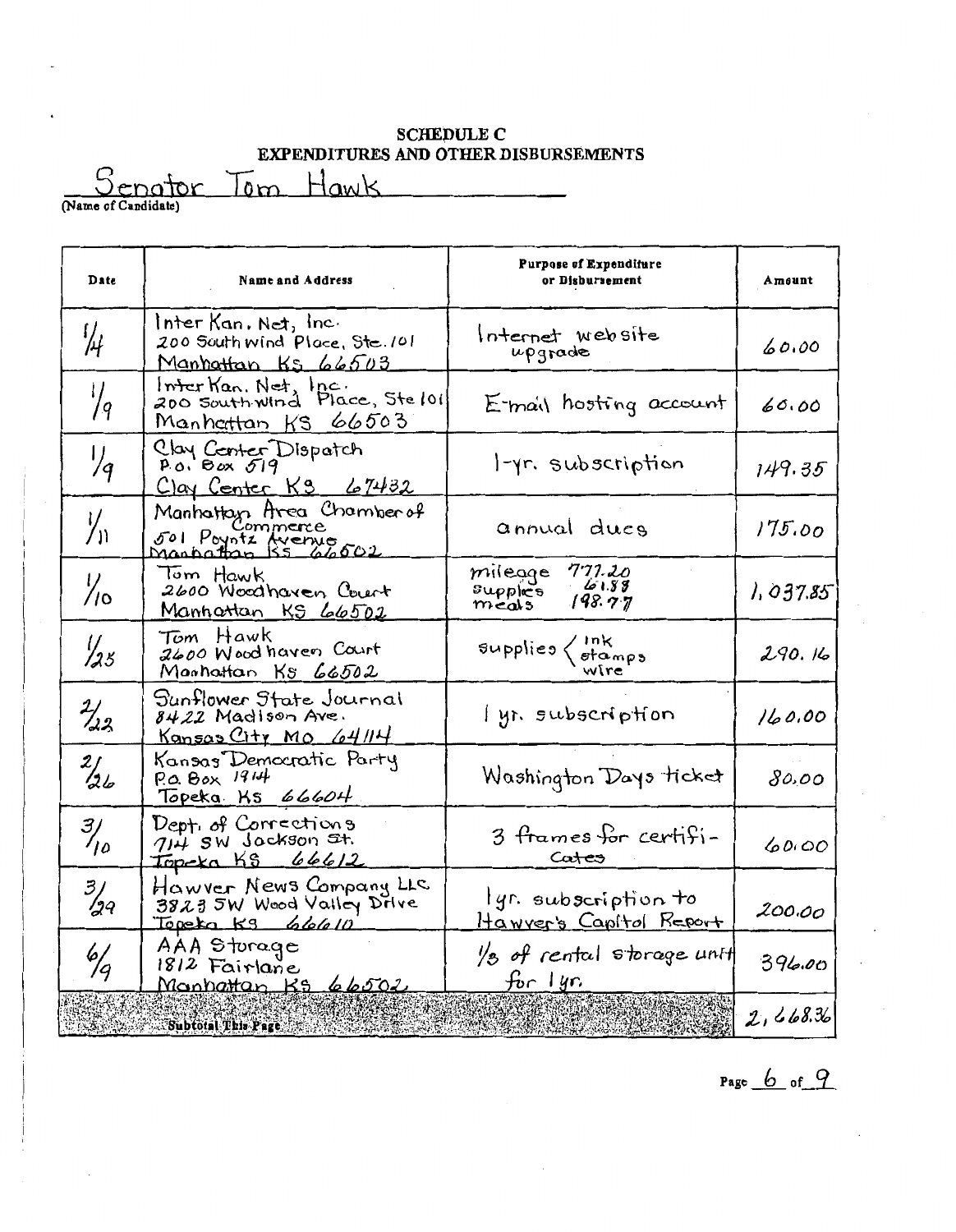#### **SCHEDULE C** EXPENDITURES AND OTHER DISBURSEMENTS

Senator Tom Hawk

| Date                          | Name and Address                                                                   | Purpose of Expenditure<br>or Disbursement                            | Amount   |
|-------------------------------|------------------------------------------------------------------------------------|----------------------------------------------------------------------|----------|
| $\frac{6}{22}$                | NGP Vanguard<br>1011 15th <sup>9</sup> treet, NW 5to 500<br>Washington, D.C. 20005 | semi-annual fee                                                      | 180.00   |
| $\frac{6}{10}$                | Hilton Garden Inn<br>1351 5W Arvonia Place<br>Topeka K9 <i>lobla15</i>             | one night's lodging                                                  | 112,50   |
| $\frac{\eta}{\mu}$            | Walmart<br>101 Bluemont Ave.<br>Manhattan K5 66502                                 | computer back-up drive                                               | 64.28    |
| $\frac{\eta_{12}}{\eta_{22}}$ | Manhattan Area Chamberof<br>Commerce<br>501 Pountz<br>Manpolian KS 66502           | retreat registration                                                 | 185.00   |
| 1  <br>126                    | Callender Printing Co.<br>740 Nebraska Ave.<br><u>Kansos City KS 66101</u>         | fundraising letters ?                                                | 347.20   |
| $\frac{7}{23}$                | Tom Hawk<br>2600 Woodharen Court<br>Manhattan Ks 66502                             | 03G mecting expenses<br>956 28<br>miteage<br>Thotel<br>Frod<br>44.98 | 1.595.63 |
| $\frac{8}{3}$                 | Taylor Mode Storage<br>6844 Tuttle Creek Blvd.<br>Manhattan KS 66502               | rental space for cam-<br>paign materials                             | 1,485.00 |
| 9/<br>130                     | Nationbuilder<br>$520$ S. Carant Ave.<br>Los Angeles CA 90070                      | website sarvice                                                      | 460.20   |
| 10]<br>/14                    | Hawver News Company LLC<br>3823 SW Wood Valley Drive<br>Topeka KS 66610            | lyr. subscription                                                    | 180.00   |
| 10)<br>ו3ל                    | Tom Hawk<br>2600 Wood haven Court<br>Manhattan KS 66502                            | Mileage Feb. 28-Oct. 31                                              | 1,334.00 |
| $\frac{10}{31}$               | AAA Financial Services<br>P.O. Box 851001<br>Darias, TX 75285                      | Best Buy Computer HP                                                 | 1.449.01 |
|                               | Subtotal This Page                                                                 |                                                                      | 7,392.82 |

# Page  $\frac{7}{5}$  of  $\frac{9}{5}$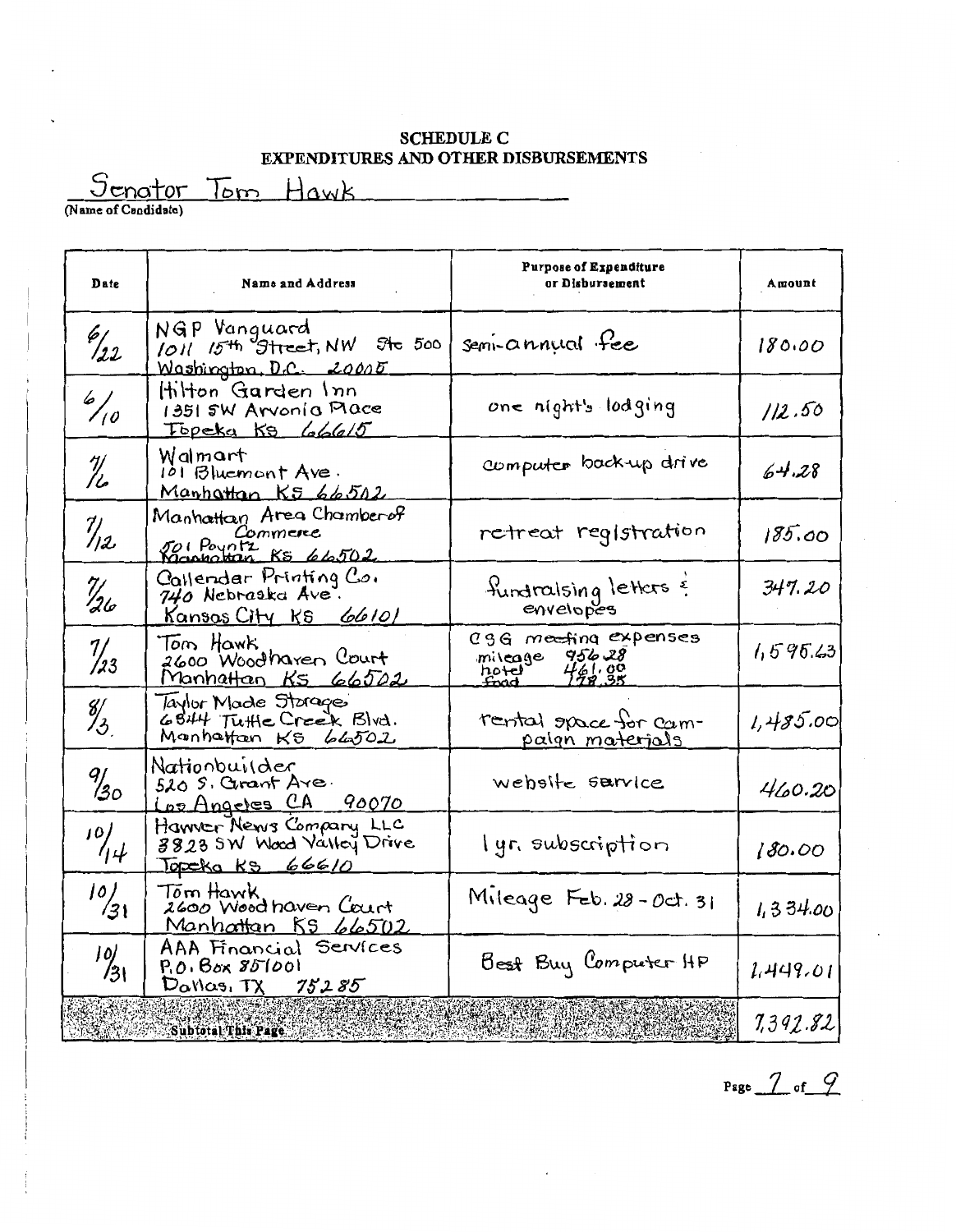#### **SCHEDULE C** EXPENDITURES AND OTHER DISBURSEMENTS

Name of Candidate)

| Date            | <b>Name and Address</b>                                                            | <b>Purpose of Expenditure</b><br>Or Disbursement                       | Amount   |
|-----------------|------------------------------------------------------------------------------------|------------------------------------------------------------------------|----------|
| ۱J.<br>18       | Oread Hotel<br>1200 Oread Avenue<br>Lawrence $K5$ 66044                            | lodging for legislative                                                | 251.44   |
| $\frac{1}{18}$  | Sam's Club<br>1401 SW Wanamaker<br>66604<br>Topeka KS                              | 59D Hard drive<br>Copy paper                                           | 183.33   |
| $\frac{1}{30}$  | Kob Olson<br>$159445.$ Clairborne St.<br>Olathe KS 66062                           | Senate shirt & hat                                                     | 59.25    |
| $\frac{12}{3}$  | Ken Hughes<br>2740 SE 33m Street<br>Topeta KS 66605                                | Computer repair                                                        | 179.00   |
| $\frac{12}{7}$  | Tom Hawk<br>2600 Woodhaven Court<br>Manhattan K5 66502                             | Reimbursements:<br>Lodging 112.50<br>Food 174.44<br>Supplies 242.69    | 529.63   |
| $\frac{1}{7}$   | Tom Hawk<br>2600 Woodhaven Court<br>Mantattan KS 66502                             | Reimbursements.<br>$Tickets$ $115.02$<br>Food 187.54<br>Supplies H6.84 | 349.40   |
| $\frac{12}{2}$  | Aa Astra<br>555 Poynta<br>Manhattan KS 66502                                       | 3 podcasts                                                             | 900.00   |
| $\frac{12}{29}$ | Patriof Contact<br>1350 Connecticut Are NW #400<br>Washington, D.c. 20036          | printing of mailer                                                     | 2950.00  |
| $\frac{12}{29}$ | Bergman Zwerdling Direct<br>1358 Connecticut Ave. NW #400<br>Washington D.C. 20036 | $\mathcal{E}_{\mathcal{L}}$ .<br>mailing                               | 947.00   |
| 12/29           | 2600 Woodharen Court<br>Monhatan, KS 66502                                         | Reimbursements:<br>$mileage$ $654.24$<br>Food 66.40 supplies 86.07     | 806.71   |
| $\frac{12}{12}$ | NGP Vanquard<br>1011 15th Street, NW Ste 500<br>Washington, DC 20005               | $semi$ -annual fee                                                     | 180.00   |
|                 | <b>Subtotal This Page</b>                                                          |                                                                        | 7,335,76 |

Page  $\frac{y}{x}$  of  $\frac{q}{x}$